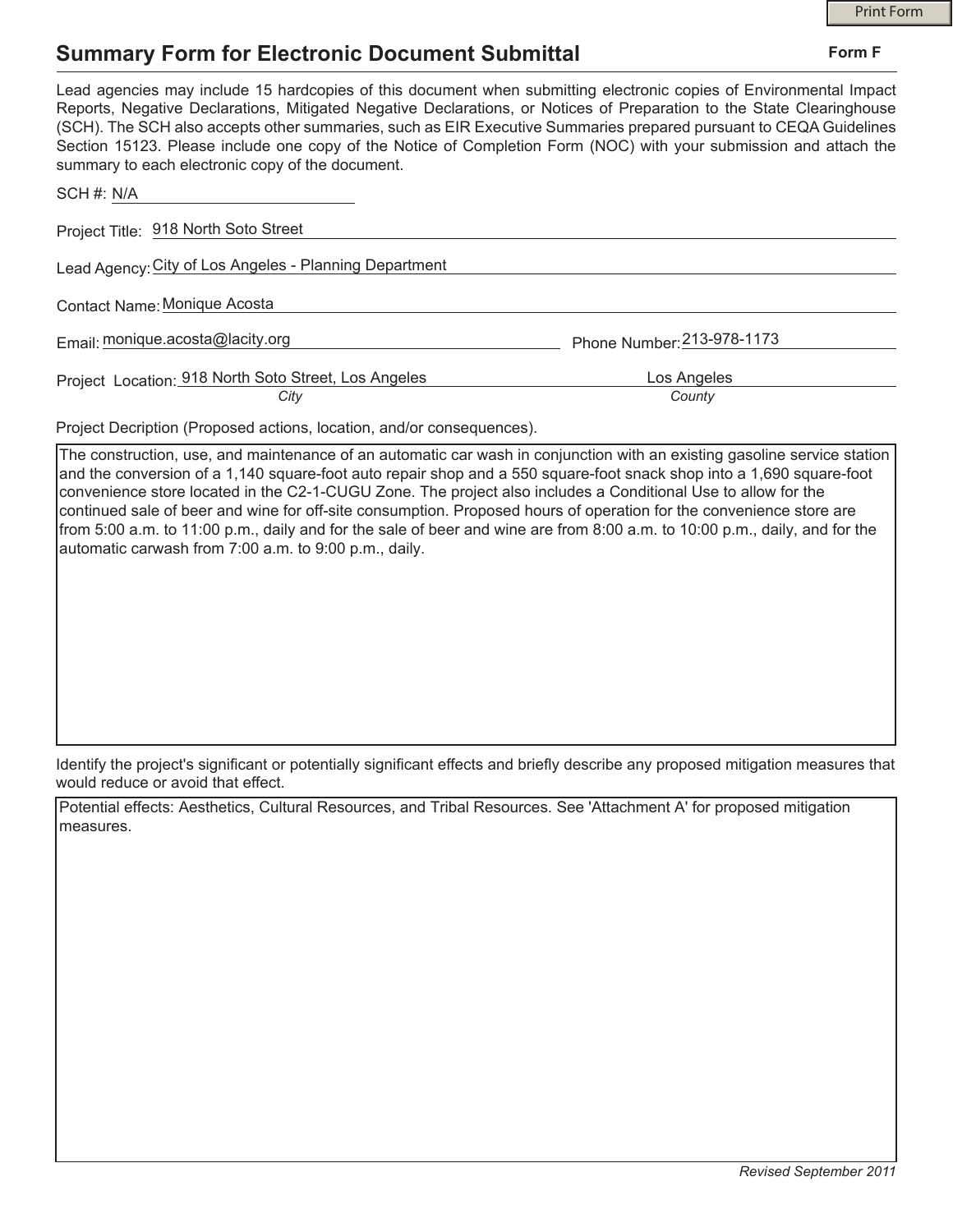If applicable, describe any of the project's areas of controversy known to the Lead Agency, including issues raised by agencies and the public.

Issues raised by the Gabrieleno Band of Mission Indians Kizh-Nation include impacts to Tribal Cultural Resources.

Provide a list of the responsible or trustee agencies for the project.

Gabrieleno Band of Mission Indians Kizh-Nation Caltrans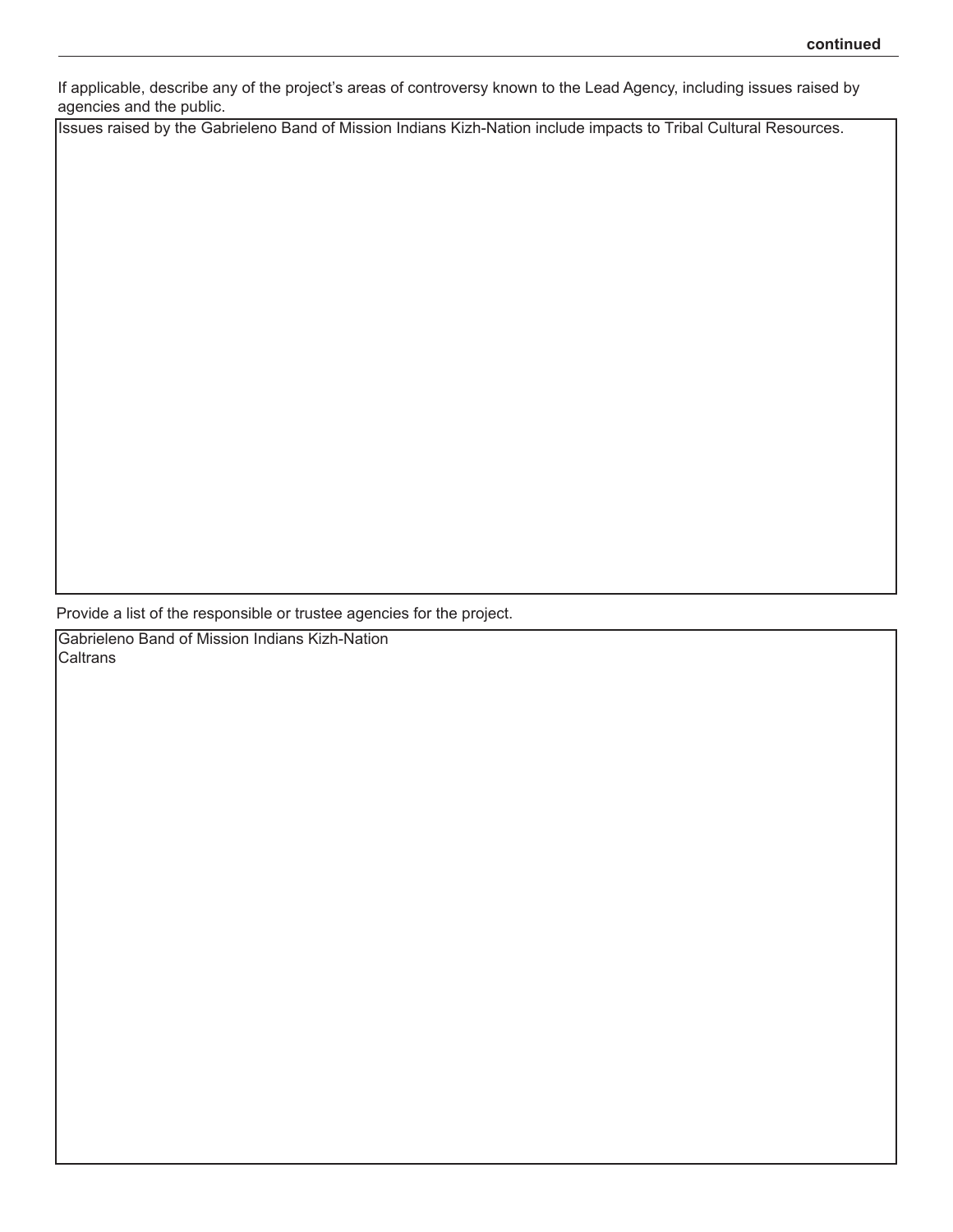## ENV-2018-5432-MND SUMMARY FORM FOR ELECTRONIC DOCUMENT SUBMITTAL (FORM F) ATTACHMENT A

# **AESTHETICS**

#### Mitigation Measure A-1

A-1: The exterior of the proposed structure shall be constructed of materials such as, but not limited to, high-performance and/or non-reflective tinted glass (no mirrorlike tints or films) and pre-case concrete or fabricated wall surfaces to minimize glare and reflected heat.

#### **CULTURAL RESOURCES**

## **TRIBAL CULTURAL RESOURCES**

#### **Mitigation Measure TCR-1**

TCR-1: Prior to commencing any ground disturbance activities at the Project site, the Applicant, or its successor, shall retain qualified tribal monitors/consultants from the Gabrieleno Band of Mission Indians Kizh-Nation and a qualified archaeologist/archaeological monitor. Ground disturbance activities shall include excavating, digging, trenching, plowing, drilling, tunneling, quarrying, grading, leveling, removing peat, clearing, driving posts, augering, backfilling, blasting, stripping topsoil, pavement removal, grubbing, tree removals, boring or a similar activity at the project site. Any tribal monitor/consultant shall be approved by the Gabrieleno Band of Mission Indians-Kizh Nation Tribal Government. A qualified archaeologist/archaeological monitor shall be identified as principal personnel who must meet the Secretary of Interior standards for archaeology and have a minimum of 10 years of experience as a principal investigator working with Native American archaeological sites in Southern California. The archaeologist shall ensure that all other personnel associated with and hired for the archaeological monitoring are appropriately trained and qualified.

> The archaeological and tribal monitors/consultants shall observe all ground disturbance activities on the project site at all times any ground disturbance activities are taking place. If ground disturbance activities are simultaneously occurring at multiple locations on the project site, an archaeological and tribal monitor shall be assigned to each location where the ground disturbance activities are occurring. The on-site monitoring shall end when the ground disturbing activities are completed, or when the City has determined that the Project site has a low potential for impacting tribal cultural resources after consultation with the tribal monitor/consultant and archaeologist.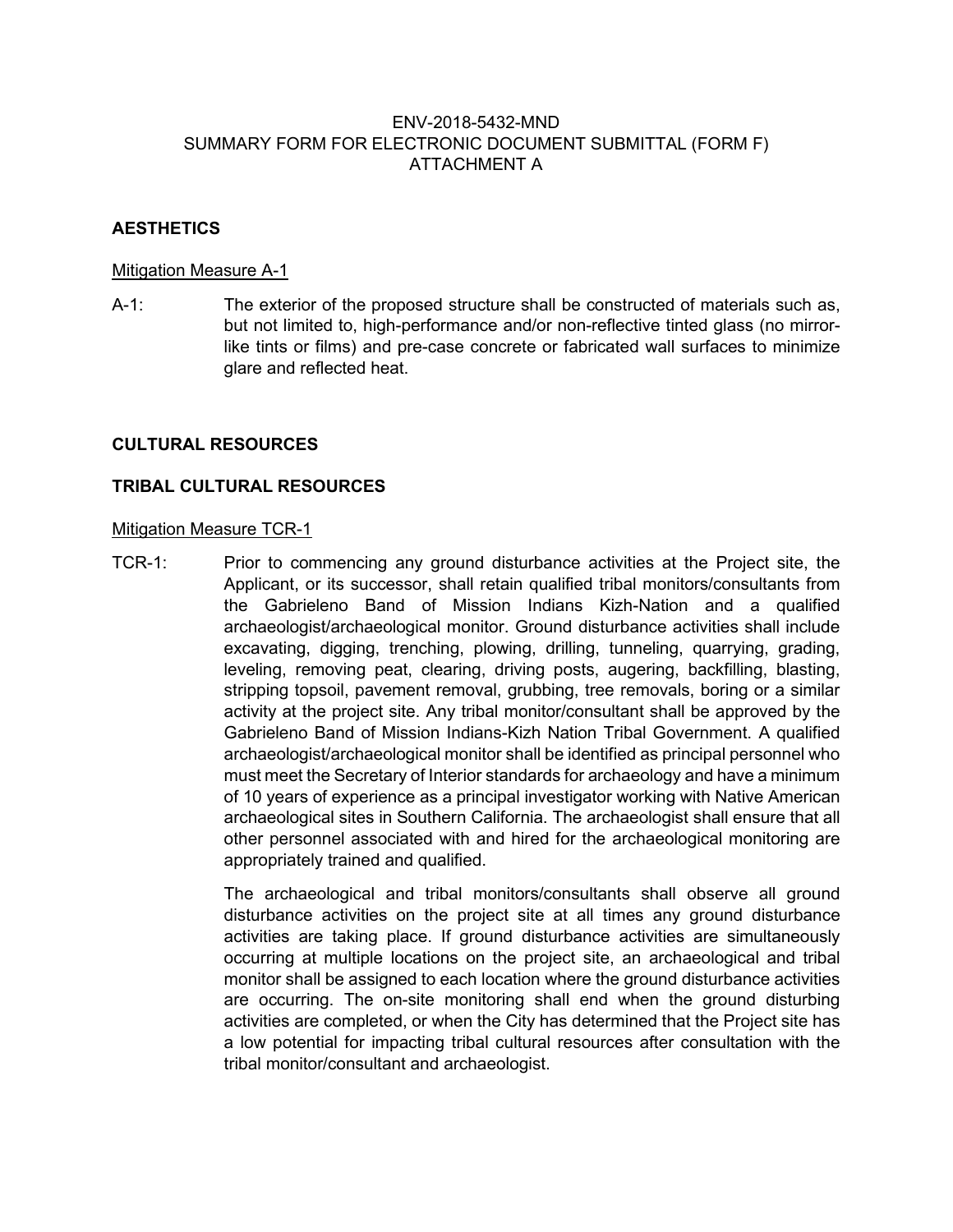Prior to commencing any ground disturbance activities, the archaeological monitor in consultation with the tribal monitor/consultant, shall provide Worker Environmental Awareness Program (WEAP) training to construction crews involved in ground disturbance activities that includes information on regulatory requirements for the protection of tribal cultural resources. As part of the WEAP training, construction crews shall be briefed on proper procedures to follow should a crew member discover tribal cultural resources during ground disturbance activities. In addition, workers will be shown examples of the types of resources that would require notification of the archaeological monitor and tribal monitor. The Applicant shall maintain on the Project site, for City inspection, documentation establishing the WEAP training was completed for all members of the construction crew involved in ground disturbance activities.

In the event that any subsurface objects or artifacts that may be tribal cultural resources are encountered during the course of any ground disturbance activities, all such activities shall temporarily cease within the area of discovery, the radius of which shall be determined by the archaeologist, in consultation with the tribal monitor/consultant approved by the Gabrieleno Band of Mission Indians-Kizh Nation, until the potential tribal cultural resources are properly assessed and addressed pursuant to the process set forth below:

- 1. Upon a discovery of a potential tribal cultural resource, the Applicant, or its successor, shall immediately stop all ground disturbance activities in the immediate vicinity of the find until the find can be assessed by the archaeologist and tribal monitor/consultant.
- 2. If the archaeologist and tribal monitor/consultant determine the resources are Native American in origin, the Gabrieleno Band of Mission Indians-Kizh Nation shall coordinate with the landowner regarding treatment and curation of these resources. Typically, the Tribe will request reburial or preservation for educational purposes.
- 3. The Applicant, or its successor, shall implement the tribe's recommendations if the archaeologist, in consultation with the tribal monitor/consultant, reasonably conclude that the tribe's recommendations are reasonable and feasible.
- 4. In addition to any recommendations from the Gabrieleno Band of Mission Indians-Kizh Nation, the archaeologist shall develop a list of actions that shall be taken to avoid or minimize impacts to the identified tribal cultural resources substantially consistent with best practices identified by the Native American Heritage Commission and in compliance with any applicable federal, state or local law, rule or regulation. Any discrepancies between the implementation of the recommendations shall be resolved through the City as the Lead Agency, in consultation with the archaeologist and tribal monitor/consultant.
- 5. The Applicant, or its successor, may recommence ground disturbance activities outside of a specified radius of the discovery site, so long as this